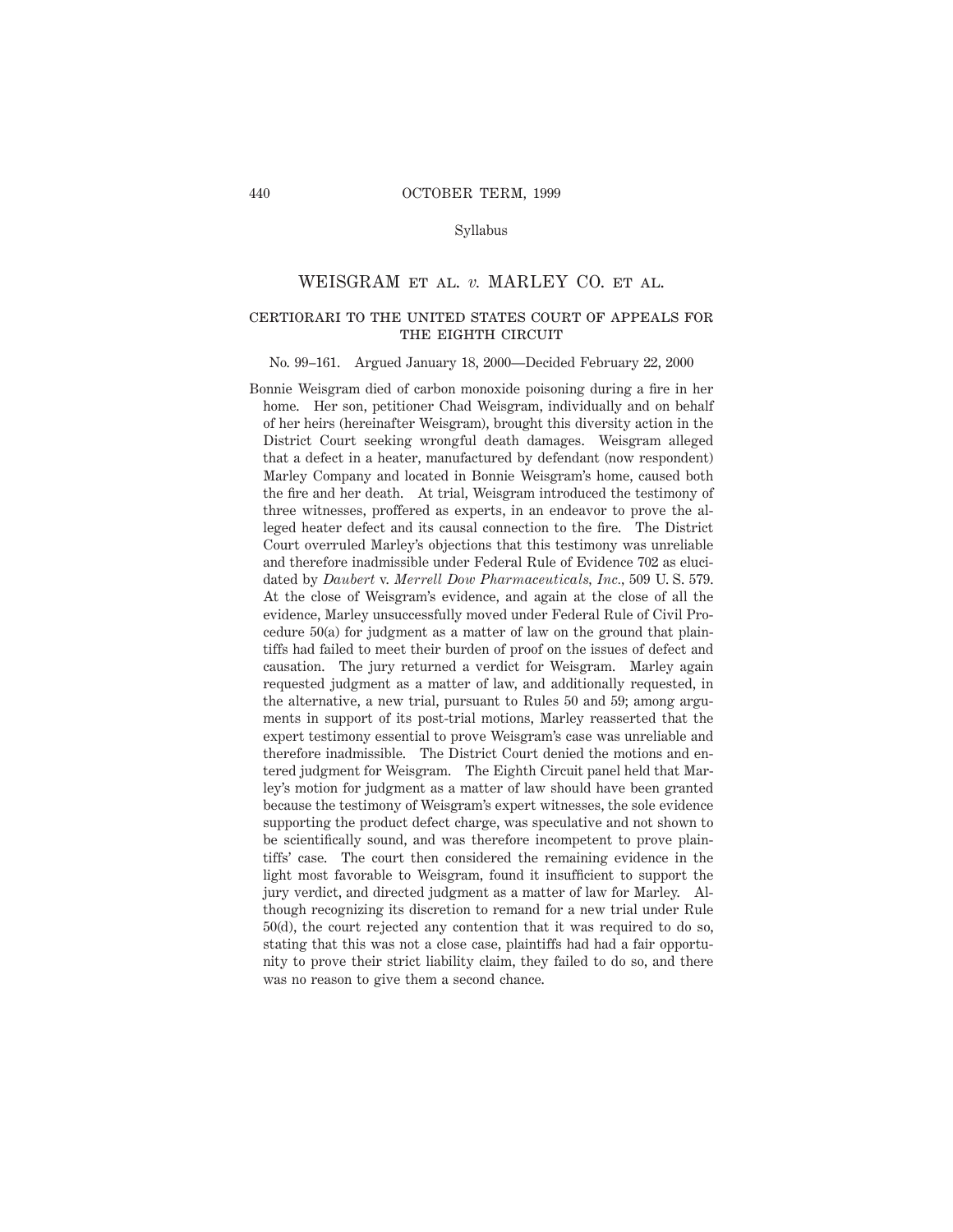## Syllabus

*Held:* Rule 50 permits an appellate court to direct the entry of judgment as a matter of law when it determines that evidence was erroneously admitted at trial and that the remaining, properly admitted, evidence is insufficient to constitute a submissible case. Pp. 447–457.

(a) Rule 50(d), which controls when, as here, the verdict loser appeals from the trial court's denial of a motion for judgment as a matter of law, provides: "[T]he party who prevailed on that motion may, as appellee, assert grounds entitling the party to a new trial in the event the appellate court concludes that the trial court erred in denying the motion  $\dots$ If the appellate court reverses the judgment, nothing in this rule precludes it from determining that the appellee is entitled to a new trial, or from directing the trial court to determine whether a new trial shall be granted." Rule 50 does not expressly address Weisgram's contention that, under subdivision (d), when a court of appeals determines that a jury verdict cannot be sustained due to an error in the admission of evidence, the appellate court may not order the entry of judgment for the verdict loser, but must instead remand the case to the trial court for a new trial determination. *Neely* v. *Martin K. Eby Constr. Co.,* 386 U. S. 317, ruled definitively that if a court of appeals determines that the district court erroneously denied a defendant's motion for judgment as a matter of law, the appellate court may (1) order a new trial at the verdict winner's request or on its own motion, (2) remand the case for the trial court to decide whether a new trial or entry of judgment for the defendant is warranted, or (3) direct the entry of judgment as a matter of law for the defendant. *Id.,* at 327–330. Pp. 447–452.

(b) The authority of courts of appeals to direct the entry of judgment as a matter of law extends to cases such as the present one in which, on the appellate court's excision of erroneously admitted testimony, there remains insufficient evidence to support the jury's verdict. Contrary to Weisgram's contention, that authority is not limited to cases exemplified by *Neely* in which judgment as a matter of law is requested based on plaintiff's failure to produce enough evidence to warrant a jury verdict. Weisgram asserts that insufficiency caused by deletion of evidence on appeal requires an "automatic remand" to the district court for consideration whether a new trial is warranted. His assertion draws support from Court of Appeals decisions holding that, in fairness to a verdict winner who may have relied on erroneously admitted evidence, courts confronting questions of judgment as a matter of law should rule on the record as it went to the jury, without excising evidence inadmissible under Federal Rule of Evidence 702. The decisions on which Weisgram relies are of questionable consistency with Rule 50(a)(1), which states that in ruling on a motion for judgment as a matter of law, the court is to inquire whether there is any "legally sufficient evidentiary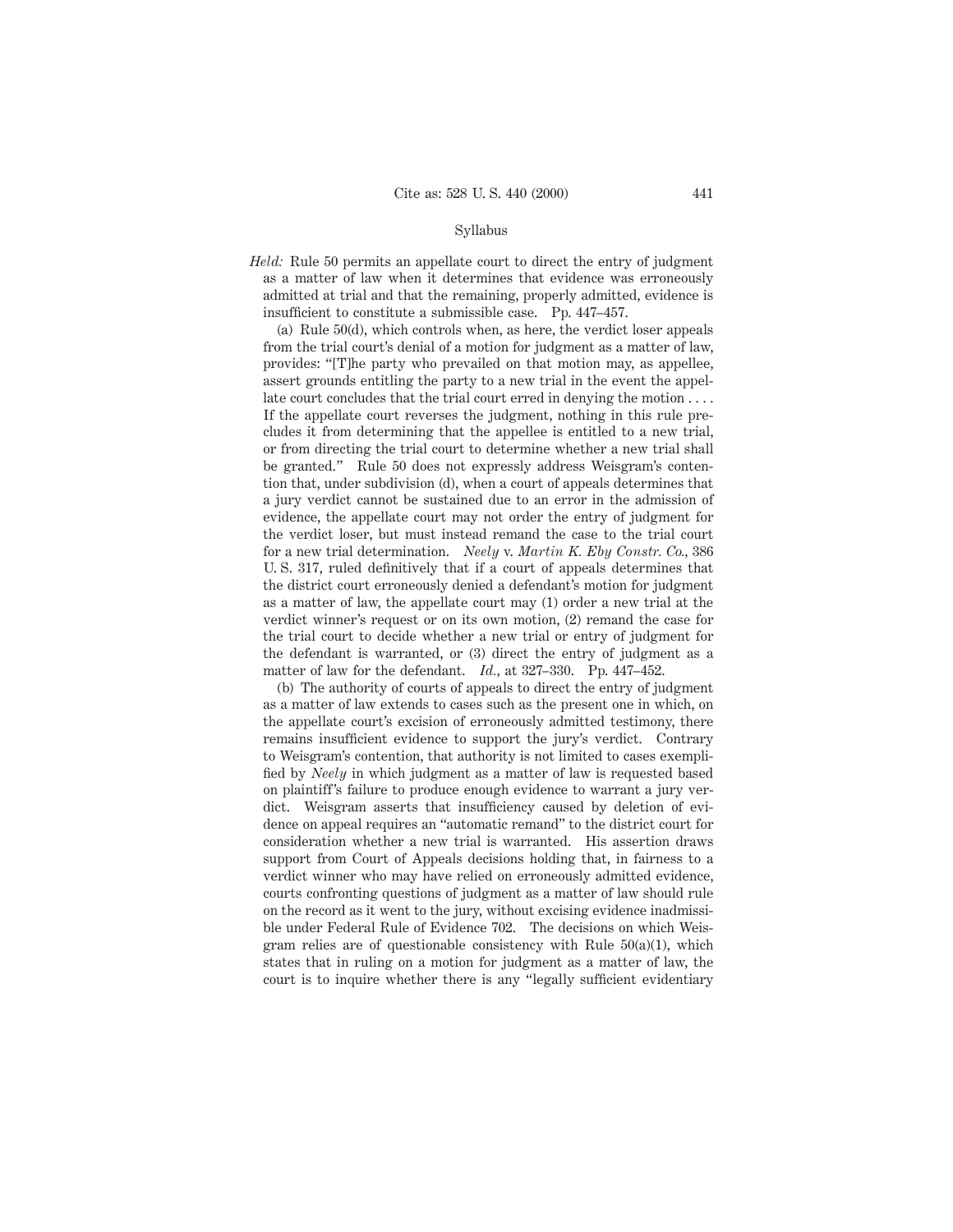## Syllabus

basis for a reasonable jury to find for [the opponent of the motion]." Inadmissible evidence contributes nothing to a "legally sufficient evidentiary basis." See *Brooke Group Ltd.* v. *Brown & Williamson Tobacco Corp.,* 509 U. S. 209, 242. As *Neely* recognized, appellate rulings on post-trial pleas for judgment as a matter of law call for the exercise of "informed discretion," 386 U. S., at 329, and fairness to the parties is surely key to the exercise of that discretion. But fairness concerns should loom as large when the verdict winner, in the appellate court's judgment, failed to present sufficient evidence as when the appellate court declares inadmissible record evidence essential to the verdict winner's case. In both situations, the party whose verdict is set aside on appeal will have had notice, before the close of evidence, of the alleged evidentiary deficiency. See Rule 50(a)(2). On appeal, both will have the opportunity to argue in support of the jury's verdict or, alternatively, for a new trial. And if judgment is instructed for the verdict loser, both will have a further chance to urge a new trial in a rehearing petition. Since *Daubert,* moreover, parties relying on expert evidence have had notice of the exacting standards of reliability such evidence must meet. It is implausible to suggest, post-*Daubert,* that parties will initially present less than their best expert evidence in the expectation of a second chance should their first try fail. The Court therefore rejects Weisgram's argument that allowing courts of appeals to direct the entry of judgment for defendants will punish plaintiffs who could have shored up their cases by other means had they known their expert testimony would be found inadmissible. In this case, for example, although Weisgram was on notice every step of the way that Marley was challenging plaintiffs' experts, he made no attempt to add or substitute other evidence. Facing the Eighth Circuit's determination that the properly admitted evidence was insufficient to support the verdict, Weisgram offered that court no specific grounds for a new trial. The Eighth Circuit therefore did not abuse its discretion by directing entry of judgment for Marley, instead of returning the case to the District Court for further proceedings. This Court's holding adheres to *Neely*'s holding and rationale. Pp. 452–457.

169 F. 3d 514, affirmed.

Ginsburg, J., delivered the opinion for a unanimous Court.

*Paul A. Strandness* argued the cause for petitioners. With him on the briefs were *Stephen S. Eckman* and *Daniel J. Dunn.*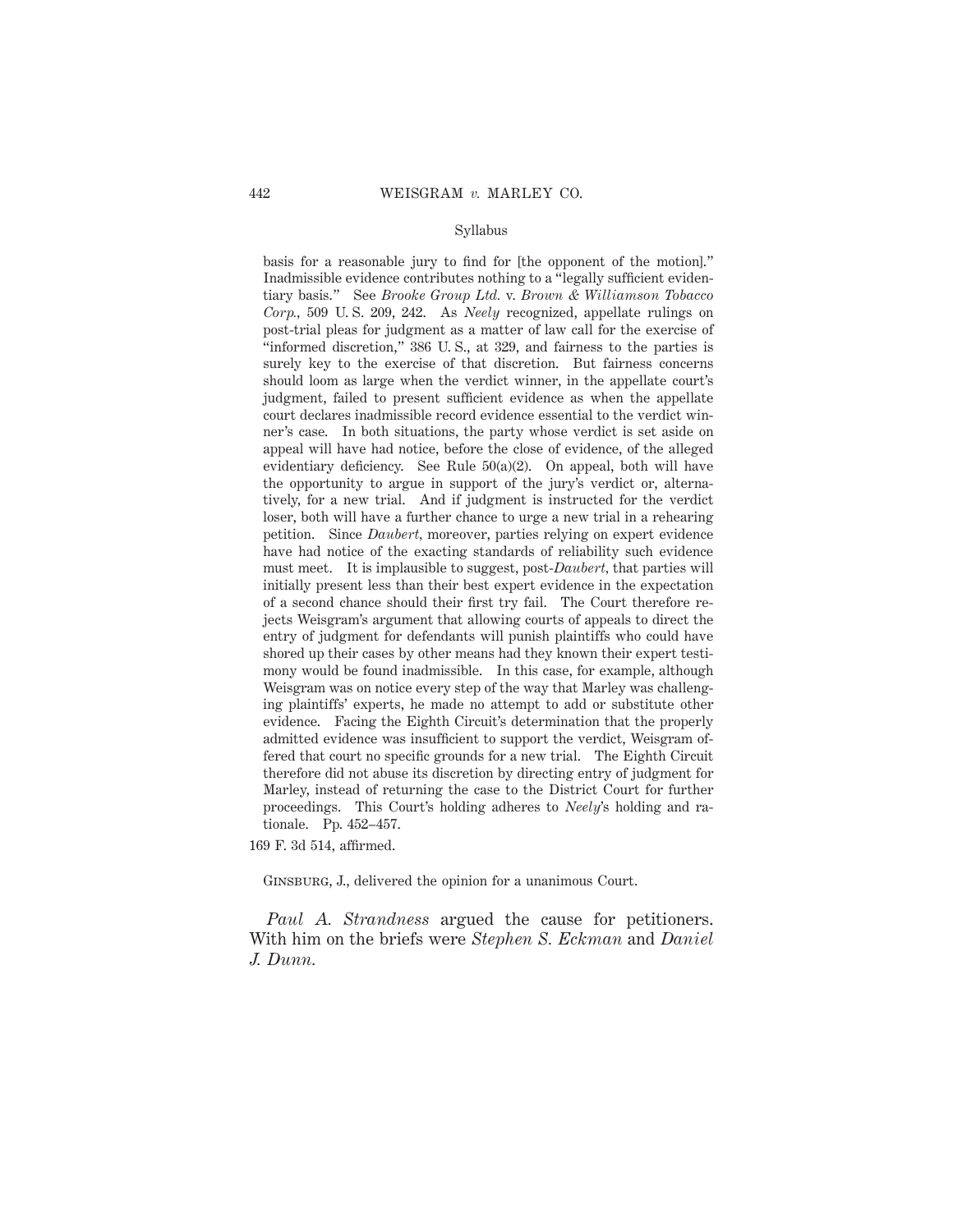*Christine A. Hogan* argued the cause for respondents. With her on the brief was *James S. Hill.*\*

# JUSTICE GINSBURG delivered the opinion of the Court.

This case concerns the respective authority of federal trial and appellate courts to decide whether, as a matter of law, judgment should be entered in favor of a verdict loser. The pattern we confront is this. Plaintiff in a product liability action gains a jury verdict. Defendant urges, unsuccessfully before the federal district court but successfully on appeal, that expert testimony plaintiff introduced was unreliable, and therefore inadmissible, under the analysis required by *Daubert* v. *Merrell Dow Pharmaceuticals, Inc.,* 509 U. S. 579 (1993). Shorn of the erroneously admitted expert testimony, the record evidence is insufficient to justify a plaintiff's verdict. May the court of appeals then instruct the entry of judgment as a matter of law for defendant, or must that tribunal remand the case, leaving to the district court's discretion the choice between final judgment for defendant or a new trial of plaintiff's case?

Our decision is guided by Federal Rule of Civil Procedure 50, which governs the entry of judgment as a matter of law, and by the Court's pathmarking opinion in *Neely* v. *Martin K. Eby Constr. Co.,* 386 U. S. 317 (1967). As *Neely* teaches, courts of appeals should "be constantly alert" to "the trial judge's first-hand knowledge of witnesses, testimony, and issues"; in other words, appellate courts should give due consideration to the first-instance decisionmaker's " 'feel' for the overall case." *Id.,* at 325. But the court of appeals has authority to render the final decision. If, in the particular

<sup>\*</sup>*Jeffrey Robert White* filed a brief for the Association of Trial Lawyers of America as *amicus curiae* urging reversal.

Briefs of *amici curiae* urging affirmance were filed for Brunswick Corp. by *Stephen M. Shapiro, Timothy S. Bishop,* and *Jeffrey W. Sarles;* and for the Product Liability Advisory Council, Inc., by *Michael T. Wharton.*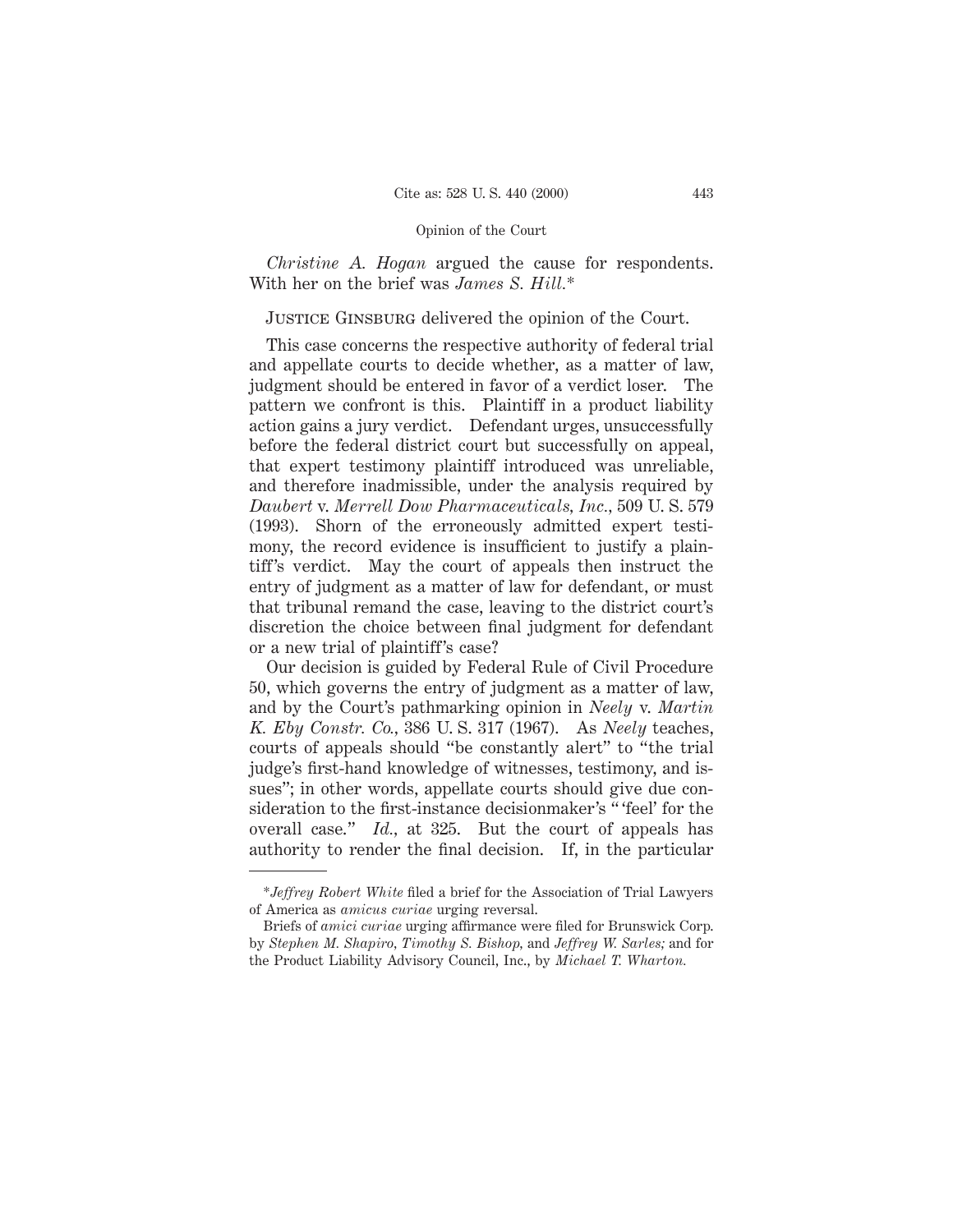case, the appellate tribunal determines that the district court is better positioned to decide whether a new trial, rather than judgment for defendant, should be ordered, the court of appeals should return the case to the trial court for such an assessment. But if, as in the instant case, the court of appeals concludes that further proceedings are unwarranted because the loser on appeal has had a full and fair opportunity to present the case, including arguments for a new trial, the appellate court may appropriately instruct the district court to enter judgment against the jury-verdict winner. Appellate authority to make this determination is no less when the evidence is rendered insufficient by the removal of erroneously admitted testimony than it is when the evidence, without any deletion, is insufficient.

I

Firefighters arrived at the home of Bonnie Weisgram on December 30, 1993, to discover flames around the front entrance. Upon entering the home, they found Weisgram in an upstairs bathroom, dead of carbon monoxide poisoning. Her son, petitioner Chad Weisgram, individually and on behalf of Bonnie Weisgram's heirs, brought a diversity action in the United States District Court for the District of North Dakota seeking wrongful death damages. He alleged that a defect in an electric baseboard heater, manufactured by defendant (now respondent) Marley Company and located inside the door to Bonnie Weisgram's home, caused both the fire and his mother's death.<sup>1</sup>

<sup>&</sup>lt;sup>1</sup> At trial and on appeal, the suit of the Weisgram heirs was consolidated with an action brought against Marley Company by State Farm Fire and Casualty Company, insurer of the Weisgram home, to recover benefits State Farm paid for the damage to the Weisgram townhouse and an adjoining townhouse. State Farm was dismissed from the appeal after certiorari was granted. For purposes of this opinion, we generally refer to the plaintiffs below, and to the petitioners before us, simply as "Weisgram."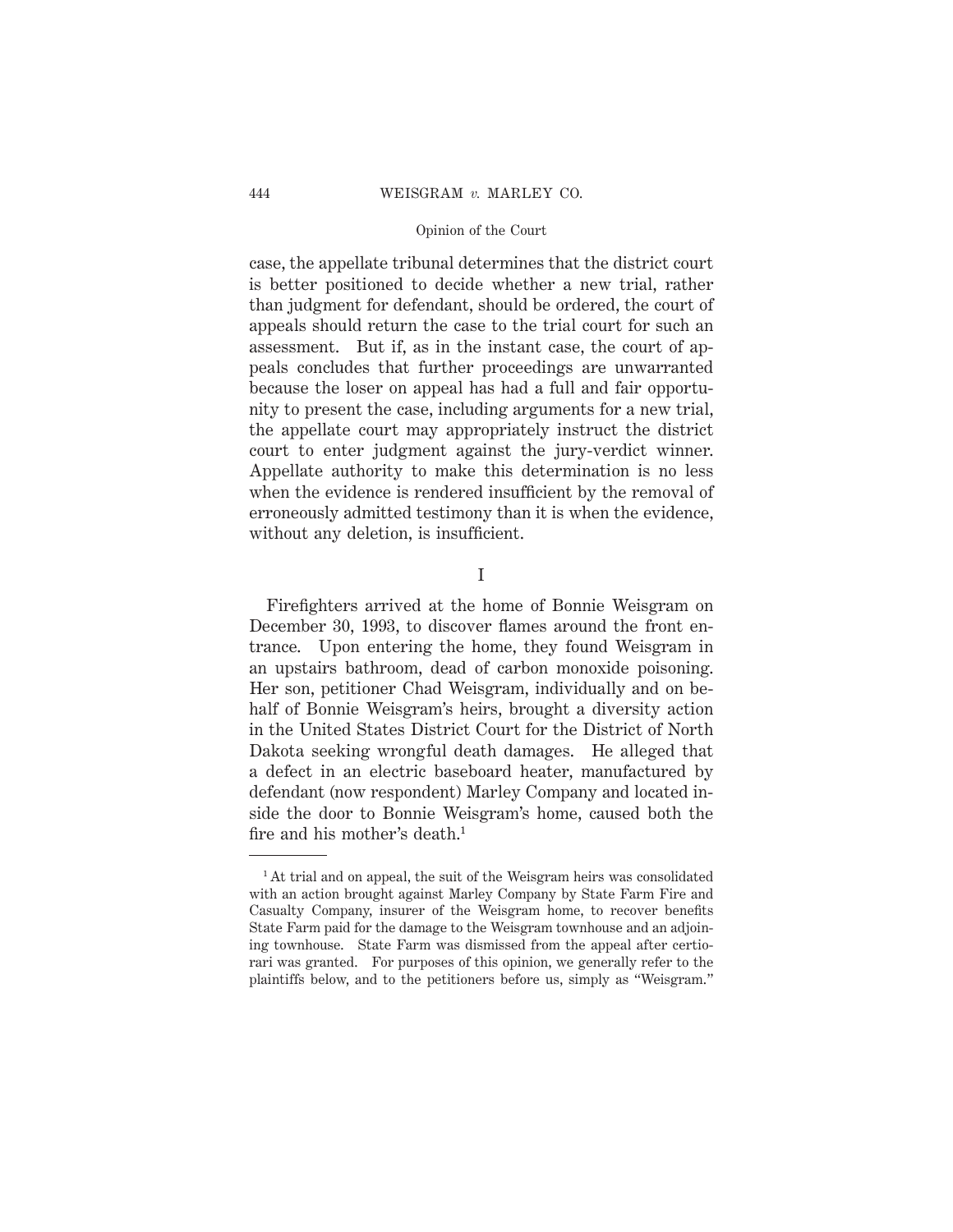At trial, Weisgram introduced the testimony of three witnesses, proffered as experts, in an endeavor to prove the alleged defect in the heater and its causal connection to the fire. The District Court overruled defendant Marley's objections, lodged both before and during the trial, that this testimony was unreliable and therefore inadmissible under Federal Rule of Evidence 702 as elucidated by *Daubert.* At the close of Weisgram's evidence, and again at the close of all the evidence, Marley unsuccessfully moved under Federal Rule of Civil Procedure 50(a) for judgment as a matter of law on the ground that plaintiffs had failed to meet their burden of proof on the issues of defect and causation. The jury returned a verdict for Weisgram. Marley again requested judgment as a matter of law, and additionally requested, in the alternative, a new trial, pursuant to Rules 50 and 59; among arguments in support of its post-trial motions, Marley reasserted that the expert testimony essential to prove Weisgram's case was unreliable and therefore inadmissible. App. 123–125. The District Court denied the motions and entered judgment for Weisgram. App. to Pet. for Cert. A28–A40. Marley appealed.

The Court of Appeals for the Eighth Circuit held that Marley's motion for judgment as a matter of law should have been granted. 169 F. 3d 514, 517 (1999). Writing for the panel majority, Chief Judge Bowman first examined the testimony of Weisgram's expert witnesses, the sole evidence supporting plaintiffs' product defect charge. *Id.,* at 518–522. Concluding that the testimony was speculative and not shown to be scientifically sound, the majority held the expert evidence incompetent to prove Weisgram's case. *Ibid.* The court then considered the remaining evidence in the light most favorable to Weisgram, found it insufficient to support the jury verdict, and directed judgment as a matter of law for Marley. *Id.,* at 516–517, 521–522. In a footnote, the majority "reject[ed] any contention that [it was] required to remand for a new trial." *Id.*, at 517, n. 2. It recognized its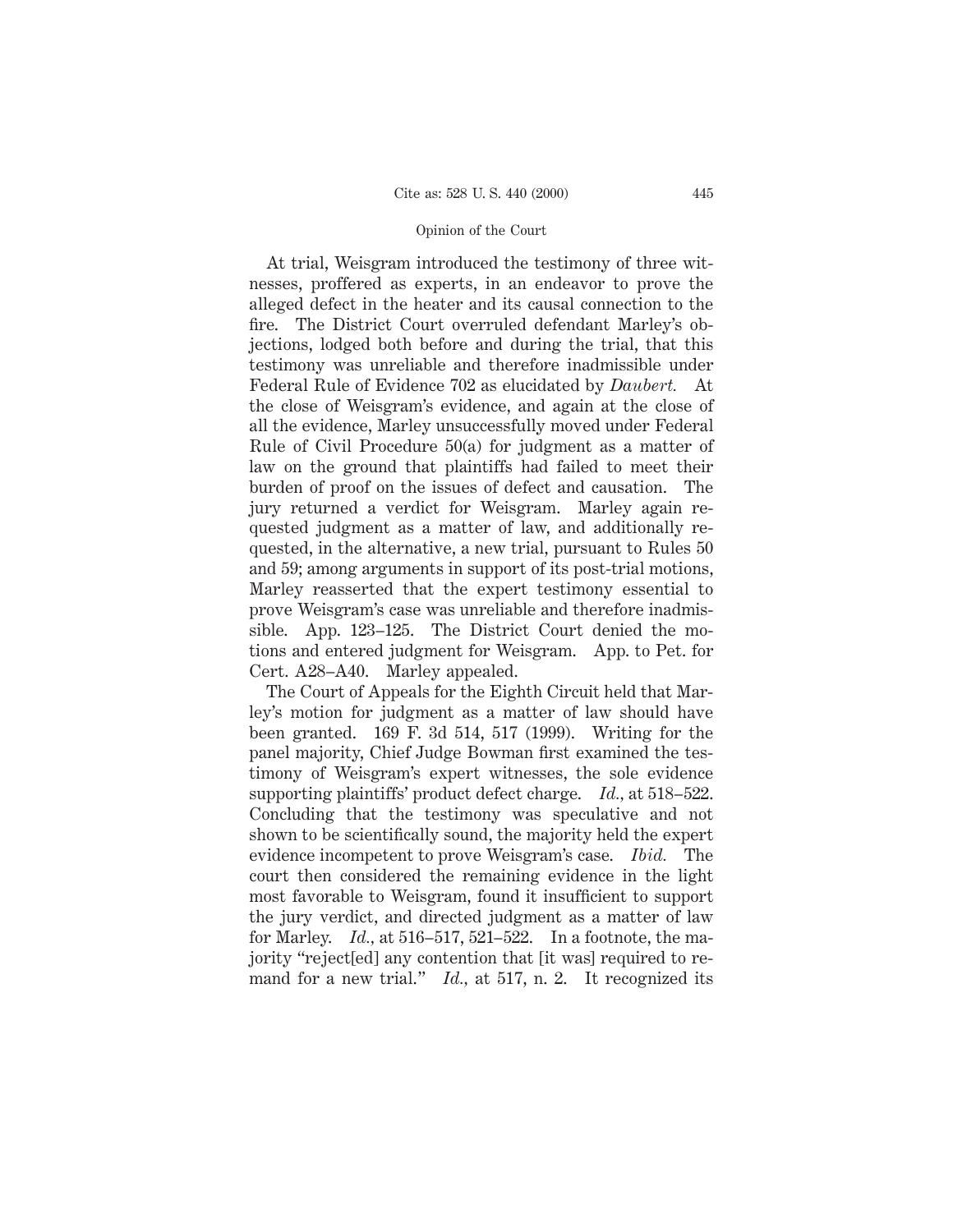discretion to do so under Rule 50(d), but stated: "[W]e can discern no reason to give the plaintiffs a second chance to make out a case of strict liability .... This is not a close case. The plaintiffs had a fair opportunity to prove their claim and they failed to do so." *Ibid.* (citations omitted). The dissenting judge disagreed on both points, concluding that the expert evidence was properly admitted and that the appropriate remedy for improper admission of expert testimony is the award of a new trial, not judgment as a matter of law. *Id.,* at 522, 525 (citing *Midcontinent Broadcasting Co.* v. *North Central Airlines, Inc.,* 471 F. 2d 357 (CA8 1973)).

Courts of Appeals have divided on the question whether Federal Rule of Civil Procedure 50 permits an appellate court to direct the entry of judgment as a matter of law when it determines that evidence was erroneously admitted at trial and that the remaining, properly admitted evidence is insufficient to constitute a submissible case.<sup>2</sup> We granted certiorari to resolve the conflict,  $527 \text{ U.S. } 1069 \text{ (1999)}^3$  and we now affirm the Eighth Circuit's judgment.

<sup>2</sup> The Tenth Circuit has held it inappropriate for an appellate court to direct the entry of judgment as a matter of law based on the trial court's erroneous admission of evidence, because to do so would be unfair to a party who relied on the trial court's evidentiary rulings. See *Kinser* v. *Gehl Co.,* 184 F. 3d 1259, 1267, 1269 (1999). The Fourth, Sixth, and Eighth Circuits recently have issued decisions, in accord with the position earlier advanced by the Third Circuit, directing the entry of judgment as a matter of law based on proof rendered insufficient by the deletion of improperly admitted evidence. See *Redman* v. *John D. Brush & Co.,* 111 F. 3d 1174, 1178–1179 (CA4 1997); *Smelser* v. *Norfolk Southern R. Co.,* 105 F. 3d 299, 301, 306 (CA6 1997); *Wright* v. *Willamette Industries, Inc.,* 91 F. 3d 1105, 1108 (CA8 1996); accord, *Aloe Coal Co.* v. *Clark Equipment Co.,* 816 F. 2d 110, 115–116 (CA3 1987).

<sup>&</sup>lt;sup>3</sup> We agreed to decide only the issue of the authority of a court of appeals to direct the entry of judgment as a matter of law, and accordingly accept as final the decision of the Eighth Circuit holding the testimony of Weisgram's experts unreliable, and therefore inadmissible under Federal Rule of Evidence 702, as explicated in *Daubert* v. *Merrell Dow Pharmaceuticals, Inc.,* 509 U. S. 579 (1993). We also accept as final the Eighth Circuit's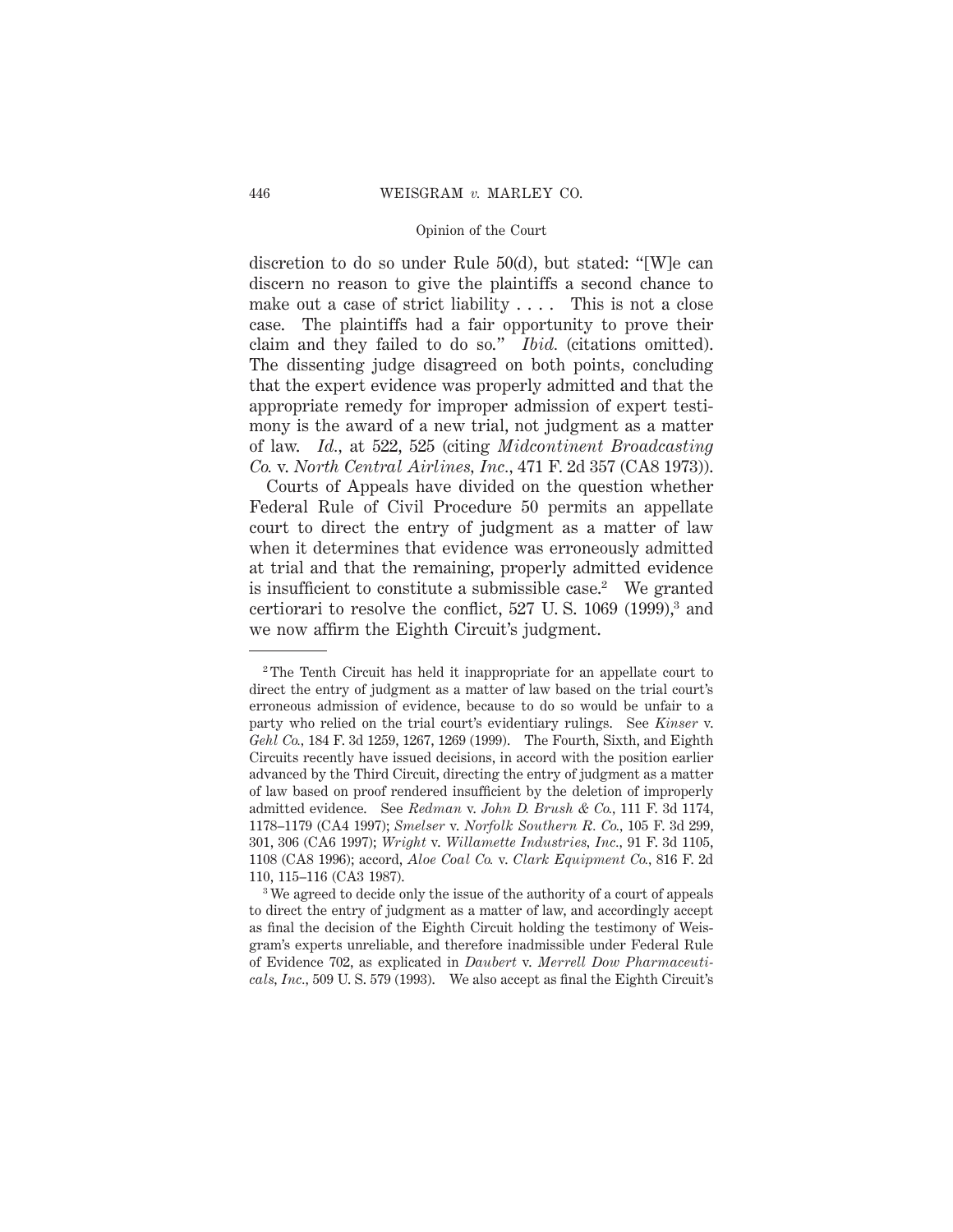## II

Federal Rule of Civil Procedure 50, reproduced below, governs motions for judgment as a matter of law in jury trials.4

<sup>4</sup> "Rule 50. Judgment as a Matter of Law in Jury Trials; Alternative Motion for New Trial; Conditional Rulings.

"(a) Judgment as a Matter of Law.

"(1) If during a trial by jury a party has been fully heard on an issue and there is no legally sufficient evidentiary basis for a reasonable jury to find for that party on that issue, the court may determine the issue against that party and may grant a motion for judgment as a matter of law against that party with respect to a claim or defense that cannot under the controlling law be maintained or defeated without a favorable finding on that issue.

"(2) Motions for judgment as a matter of law may be made at any time before submission of the case to the jury. Such a motion shall specify the judgment sought and the law and the facts on which the moving party is entitled to the judgment.

"(b) RENEWING MOTION FOR JUDGMENT AFTER TRIAL; ALTERNATIVE MOTION FOR NEW TRIAL. If, for any reason, the court does not grant a motion for judgment as a matter of law made at the close of all the evidence, the court is considered to have submitted the action to the jury subject to the court's later deciding the legal questions raised by the motion. The movant may renew its request for judgment as a matter of law by filing a motion no later than 10 days after entry of judgment—and may alternatively request a new trial or join a motion for a new trial under Rule 59. In ruling on a renewed motion, the court may:

"(1) if a verdict was returned:

"(A) allow the judgment to stand,

"(B) order a new trial, or

"(C) direct entry of judgment as a matter of law; or

"(2) if no verdict was returned:

"(A) order a new trial, or

"(B) direct entry of judgment as a matter of law.

"(c) Granting Renewed Motion for Judgment as a Matter of Law; CONDITIONAL RULINGS; NEW TRIAL MOTION.

"(1) If the renewed motion for judgment as a matter of law is granted, the court shall also rule on the motion for a new trial, if any, by determining whether it should be granted if the judgment is thereafter vacated or

determination that the remaining, properly admitted, evidence was insufficient to make a submissible case under state law.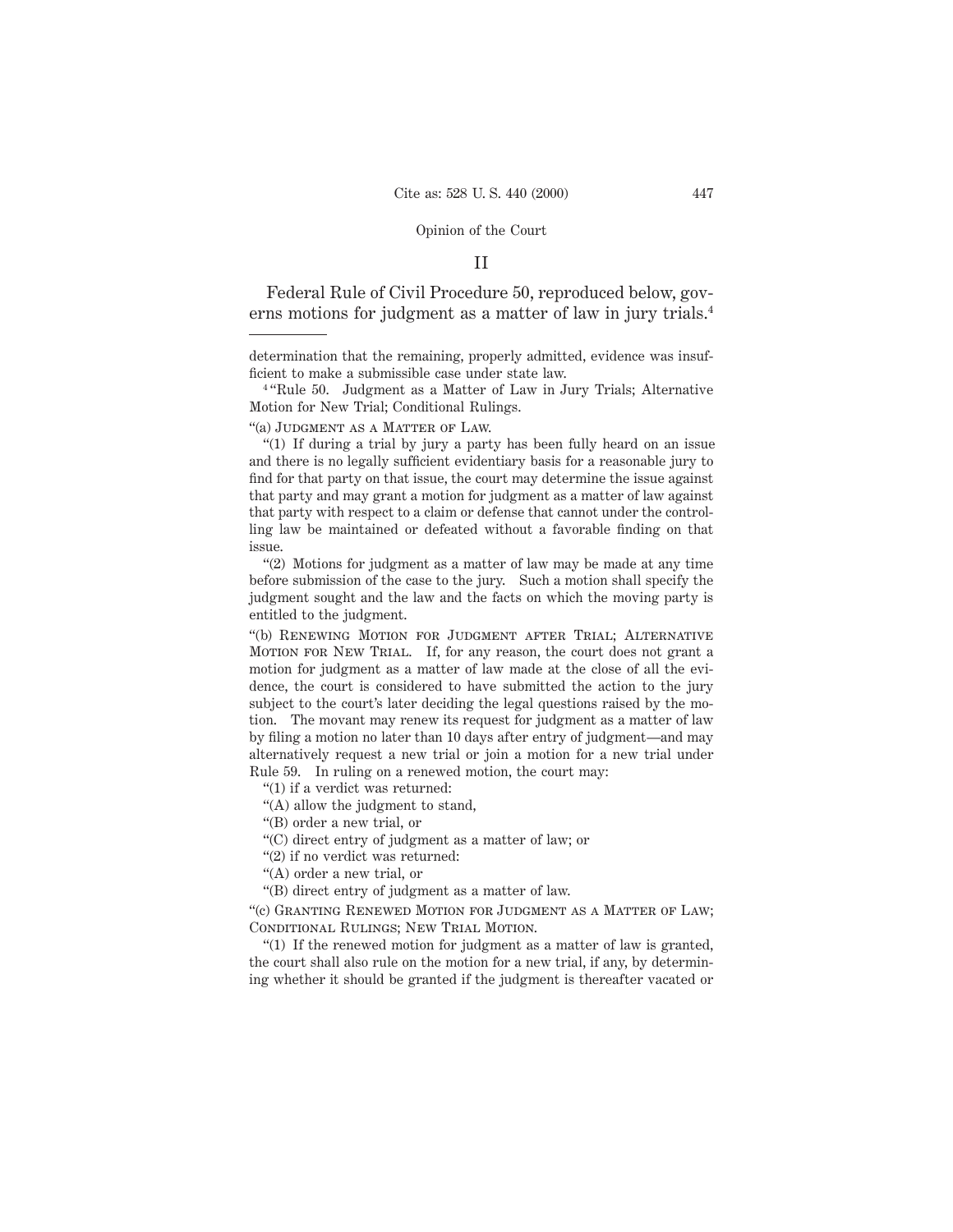It allows the trial court to remove cases or issues from the jury's consideration "when the facts are sufficiently clear that the law requires a particular result." 9A C. Wright & A. Miller, Federal Practice and Procedure § 2521, p. 240 (2d ed. 1995) (hereinafter Wright & Miller). Subdivision (d) controls when, as here, the verdict loser appeals from the trial court's denial of a motion for judgment as a matter of law:

"[T]he party who prevailed on that motion may, as appellee, assert grounds entitling the party to a new trial in the event the appellate court concludes that the trial court erred in denying the motion for judgment. If the appellate court reverses the judgment, nothing in this rule precludes it from determining that the appellee is entitled to a new trial, or from directing the trial court to determine whether a new trial shall be granted."

Under this Rule, Weisgram urges, when a court of appeals determines that a jury verdict cannot be sustained due to

reversed, and shall specify the grounds for granting or denying the motion for the new trial. If the motion for a new trial is thus conditionally granted, the order thereon does not affect the finality of the judgment. In case the motion for a new trial has been conditionally granted and the judgment is reversed on appeal, the new trial shall proceed unless the appellate court has otherwise ordered. In case the motion for a new trial has been conditionally denied, the appellee on appeal may assert error in that denial; and if the judgment is reversed on appeal, subsequent proceedings shall be in accordance with the order of the appellate court.

<sup>&</sup>quot;(2) Any motion for a new trial under Rule 59 by a party against whom judgment as a matter of law is rendered shall be filed no later than 10 days after entry of the judgment.

<sup>&</sup>quot;(d) Same: Denial of Motion for Judgment as a Matter of Law. If the motion for judgment as a matter of law is denied, the party who prevailed on that motion may, as appellee, assert grounds entitling the party to a new trial in the event the appellate court concludes that the trial court erred in denying the motion for judgment. If the appellate court reverses the judgment, nothing in this rule precludes it from determining that the appellee is entitled to a new trial, or from directing the trial court to determine whether a new trial shall be granted."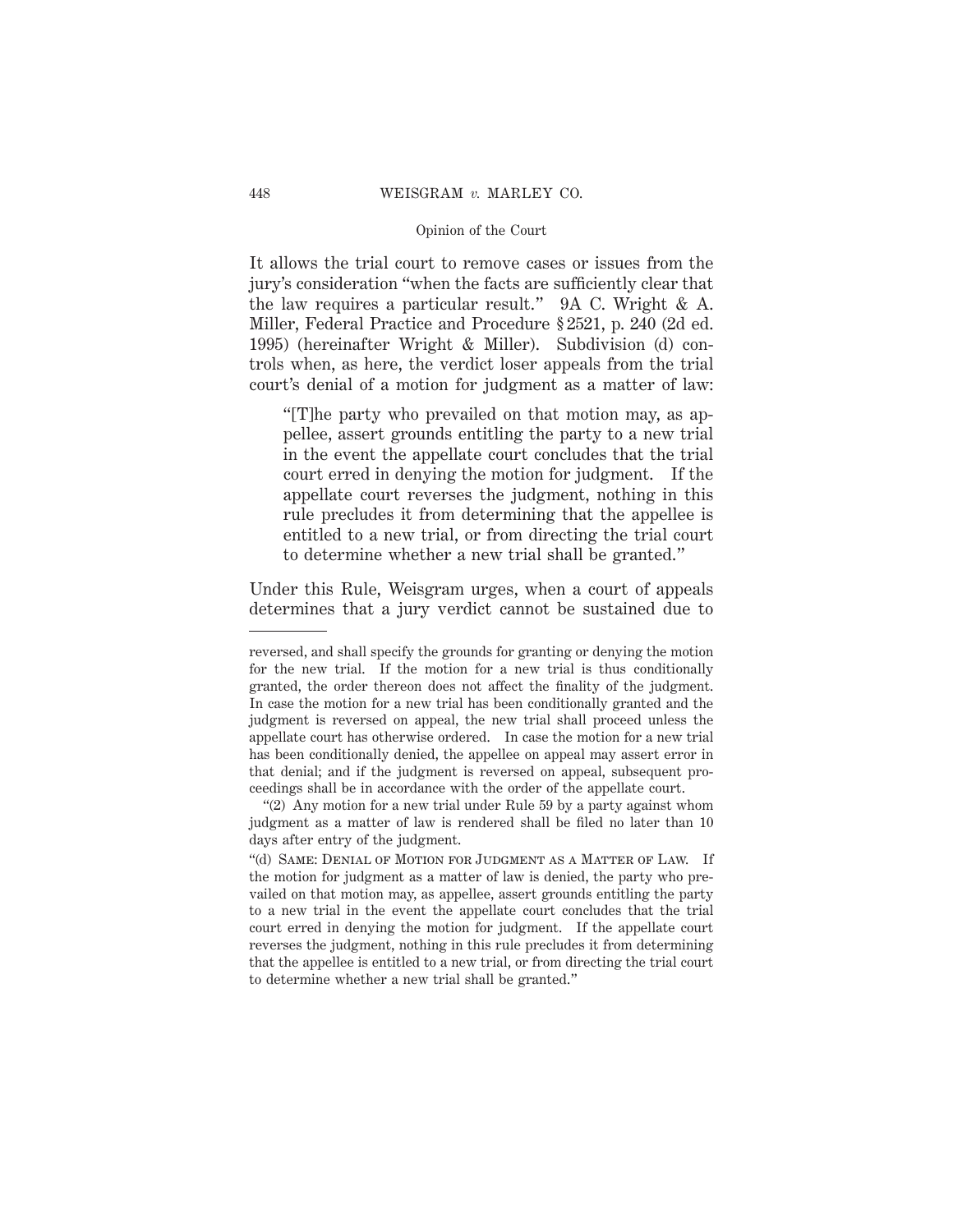an error in the admission of evidence, the appellate court may not order the entry of judgment for the verdict loser, but must instead remand the case to the trial court for a new trial determination. Brief for Petitioner 20, 22; Reply Brief 1, 17. Nothing in Rule 50 expressly addresses this question.5

In a series of pre-1967 decisions, this Court refrained from deciding the question, while emphasizing the importance of giving the party deprived of a verdict the opportunity to invoke the discretion of the trial judge to grant a new trial. See *Cone* v. *West Virginia Pulp & Paper Co.,* 330 U. S. 212, 216–218 (1947); *Globe Liquor Co.* v. *San Roman,* 332 U. S. 571, 573–574 (1948); *Johnson* v. *New York, N. H. & H. R. Co.,* 344 U. S. 48, 54, n. 3 (1952); see also 9A Wright & Miller § 2540, at 370. Then, in *Neely,* the Court reviewed its prior jurisprudence and ruled definitively that if a motion for judgment as a matter of law is erroneously denied by the district court, the appellate court does have the power to order the entry of judgment for the moving party. 386 U. S., at 326; see also Louis, Post-Verdict Rulings on the Sufficiency of the Evidence: Neely v. Martin K. Eby Construction Co. Revisited, 1975 Wis. L. Rev. 503 (surveying chronologically Court's decisions bearing on appellate direction of judgment as a matter of law).

*Neely* first addressed the compatibility of appellate direction of judgment as a matter of law (then styled "judgment *n.o.v.*") with the Seventh Amendment's jury trial guarantee. It was settled, the Court pointed out, that a trial court, pur-

<sup>&</sup>lt;sup>5</sup> According to the Advisory Committee Notes to the 1963 Rule 50 amendments, this "omission" was not inadvertent:

<sup>&</sup>quot;Subdivision (d) does not attempt a regulation of all aspects of the procedure where the motion for judgment n.o.v. and any accompanying motion for a new trial are denied, since the problems have not been fully canvassed in the decisions and the procedure is in some respects still in a formative stage. It is, however, designed to give guidance on certain important features of the practice." Advisory Committee's Notes on Fed. Rule Civ. Proc. 50(d), 28 U. S. C. App., p. 769.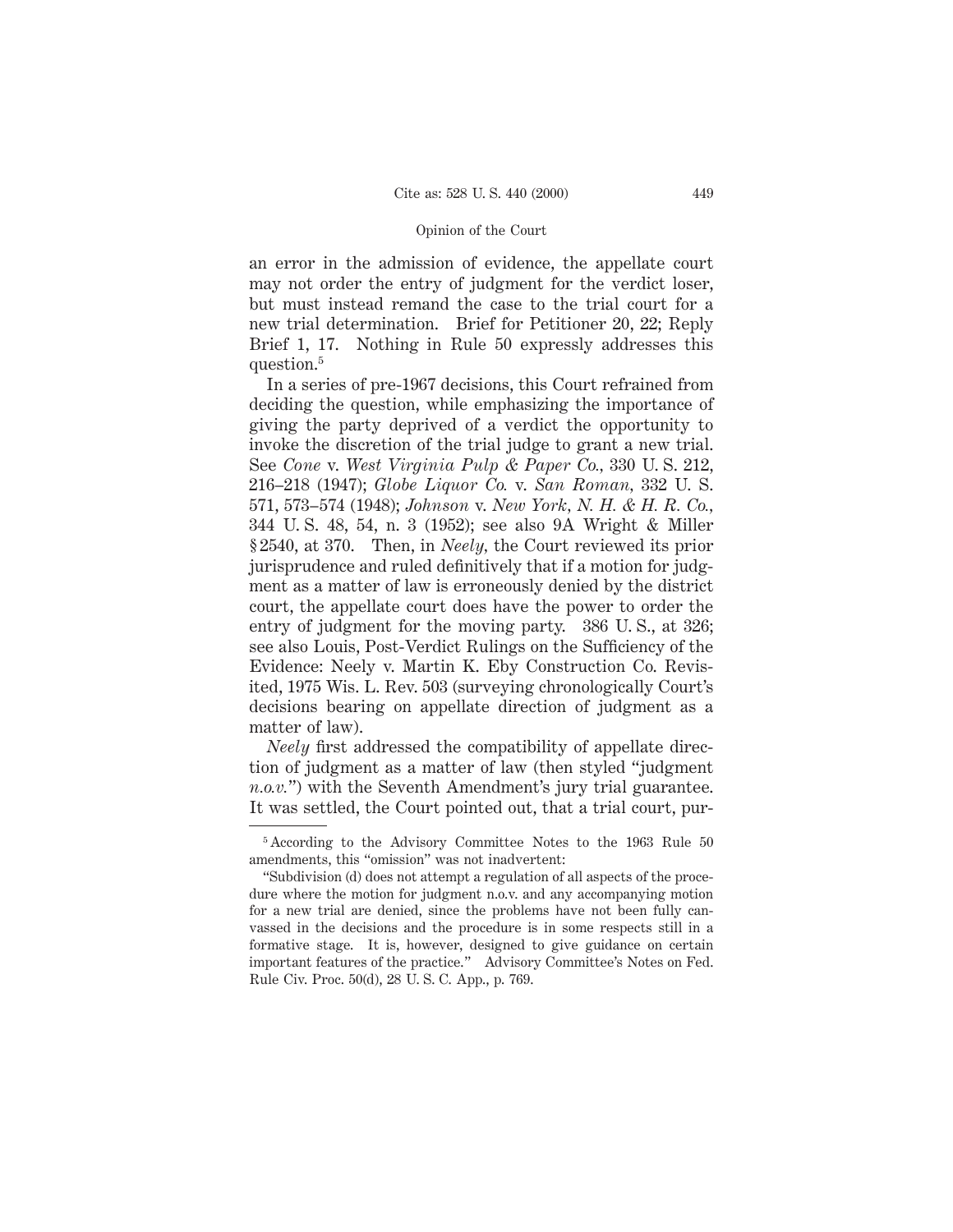suant to Rule 50(b), could enter judgment for the verdict loser without offense to the Seventh Amendment. 386 U. S., at 321 (citing *Montgomery Ward & Co.* v. *Duncan,* 311 U. S. 243 (1940)). "As far as the Seventh Amendment's right to jury trial is concerned," the Court reasoned, "there is no greater restriction on the province of the jury when an appellate court enters judgment *n.o.v.* than when a trial court does"; accordingly, the Court concluded, "there is no constitutional bar to an appellate court granting judgment *n.o.v.*" 386 U. S., at 322 (citing *Baltimore & Carolina Line, Inc.* v. *Redman,* 295 U. S. 654 (1935)). The Court next turned to "the statutory grant of appellate jurisdiction to the courts of appeals [in 28 U.S.C.  $\S2106$ ],"<sup>6</sup> which it found "certainly broad enough to include the power to direct entry of judgment *n.o.v.* on appeal." 386 U.S., at 322. The remainder of the *Neely* opinion effectively complements Rules 50(c) and 50(d), providing guidance on the appropriate exercise of the appellate court's discretion when it reverses the trial court's denial of a defendant's Rule 50(b) motion for judgment as a matter of law. *Id.,* at 322–330; cf. *supra,* at 449, n. 5 (1963 observation of Advisory Committee that, as of that year, "problems [concerning motions for judgment coupled with new trial motions] ha[d] not been fully canvassed").

*Neely* represents no volte-face in the Court's understanding of the respective competences of trial and appellate forums. Immediately after declaring that appellate courts have the power to order the entry of judgment for a verdict loser, the Court cautioned:

<sup>6</sup> Section 2106 reads:

<sup>&</sup>quot;The Supreme Court or any other court of appellate jurisdiction may affirm, modify, vacate, set aside or reverse any judgment, decree, or order of a court lawfully brought before it for review, and may remand the cause and direct the entry of such appropriate judgment, decree, or order, or require such further proceedings to be had as may be just under the circumstances."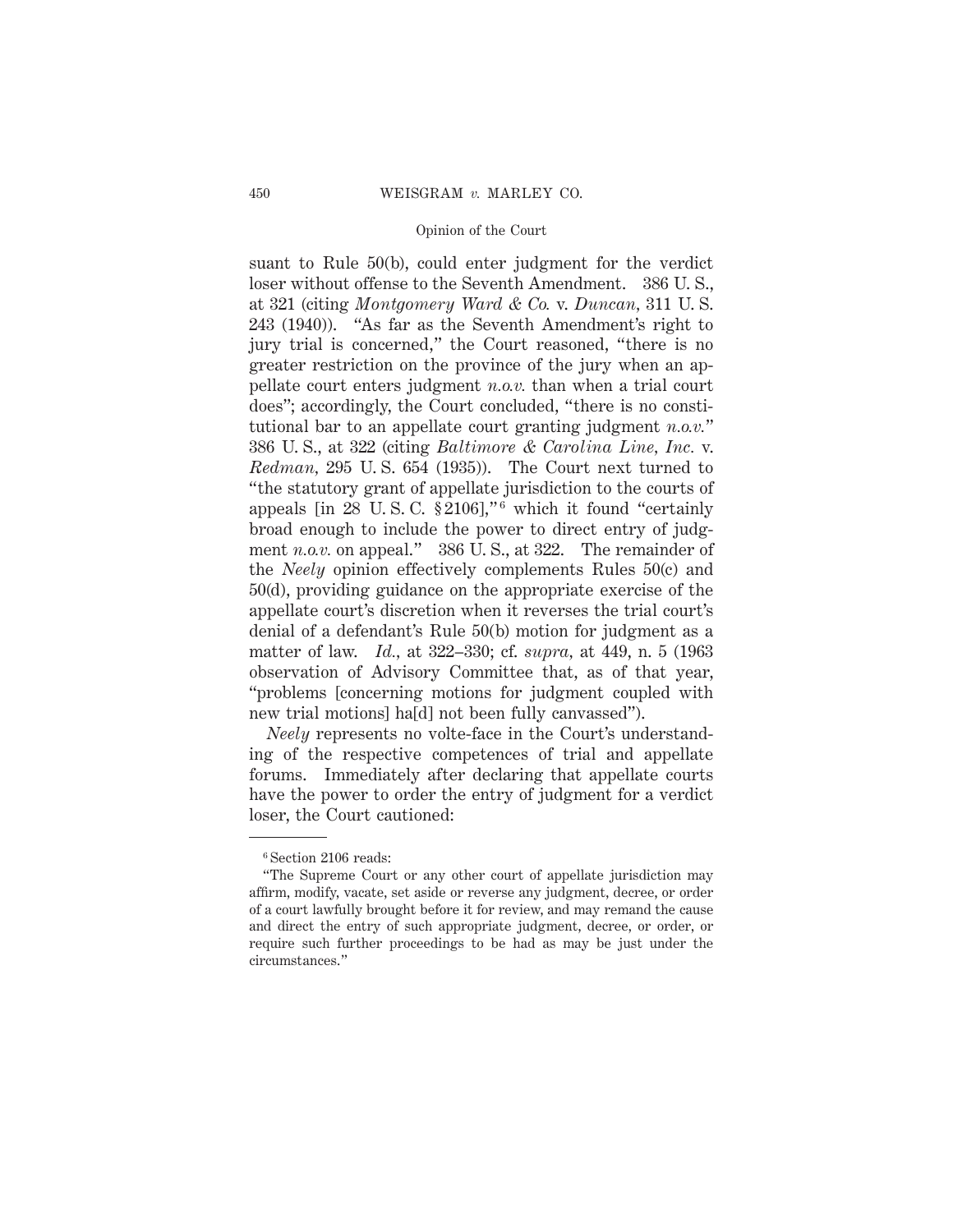"Part of the Court's concern has been to protect the rights of the party whose jury verdict has been set aside on appeal and who may have valid grounds for a new trial, some or all of which should be passed upon by the district court, rather than the court of appeals, because of the trial judge's first-hand knowledge of witnesses, testimony, and issues—because of his 'feel' for the overall case. These are very valid concerns to which the court of appeals should be constantly alert." 386 U. S., at 325.7

Nevertheless, the Court in *Neely* continued, due consideration of the rights of the verdict winner and the closeness of the trial court to the case "do[es] not justify an ironclad rule that the court of appeals should never order dismissal or judgment for the defendant when the plaintiff's verdict has been set aside on appeal." *Id.,* at 326. "Such a rule," the Court concluded, "would not serve the purpose of Rule 50 to speed litigation and to avoid unnecessary retrials." *Ibid. Neely* ultimately clarified that if a court of appeals determines that the district court erroneously denied a motion for judgment as a matter of law, the appellate court may (1) order a new trial at the verdict winner's request or on its own motion, (2) remand the case for the trial court to decide whether a new trial or entry of judgment for the defendant is warranted, or (3) direct the entry of judgment as a matter

<sup>7</sup> *Iacurci* v. *Lummus Co.,* 387 U. S. 86 (1967) *(per curiam),* decided shortly after *Neely,* is illustrative. There, the Court reversed the appellate court's direction of the entry of judgment as a matter of law for the defendant and instructed the appeals court to remand the case to the trial court for a new trial determination; the Court pointed to the jury's failure to respond to four out of five special interrogatories, which left issues of negligence unresolved, and concluded that in the particular circumstances, the trial judge "was in the best position to pass upon the question of a new trial in light of the evidence, his charge to the jury, and the jury's verdict and interrogatory answers." 387 U. S., at 88.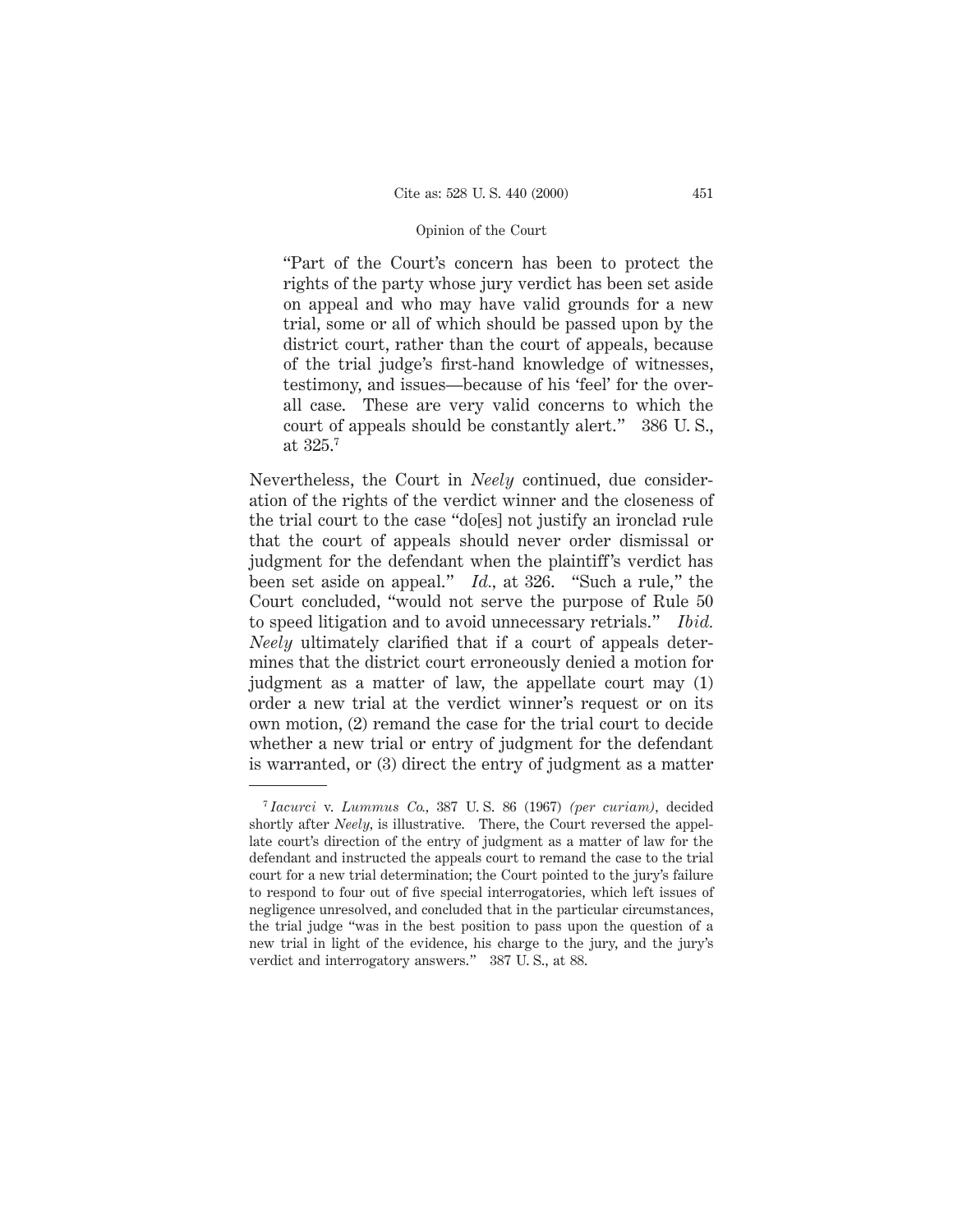of law for the defendant. *Id.,* at 327–330; see also 9A Wright & Miller § 2540, at 371–372.

## III

The parties before us—and Court of Appeals opinions diverge regarding *Neely'*s scope. Weisgram, in line with some appellate decisions, posits a distinction between cases in which judgment as a matter of law is requested based on plaintiff's failure to produce enough evidence to warrant a jury verdict, as in *Neely,* and cases in which the proof introduced becomes insufficient because the court of appeals determines that certain evidence should not have been admitted, as in the instant case.<sup>8</sup> Insufficiency caused by deletion of evidence, Weisgram contends, requires an "automatic remand" to the district court for consideration whether a new trial is warranted. Brief for Petitioner 20, 22; Reply Brief 1, 3–6; Tr. of Oral Arg. 6, 18, 23.9

<sup>8</sup> See Tr. of Oral Arg. 6, 8, 17–18, 23, 26–28, 31; Reply Brief 3–6; Brief for Respondents 24–29. Compare, *e. g., Redman,* 111 F. 3d, at 1178–1179 (treating judgment as a matter of law based on insufficiency caused by admission error identically to initial insufficiency); *Smelser,* 105 F. 3d, at 301, 306 (same); *Wright,* 91 F. 3d, at 1108 (same); *Lightning Lube, Inc.* v. *Witco Corp.,* 4 F. 3d 1153, 1198–1200 (CA3 1993) (rejecting distinction), with *Kinser,* 184 F. 3d, at 1267, 1269 (insufficiency caused by admission error inappropriate basis for judgment as a matter of law); *Jackson* v. *Pleasant Grove Health Care Center,* 980 F. 2d 692, 695–696 (CA11 1993) (same); *Douglass* v. *Eaton Corp.,* 956 F. 2d 1339, 1343–1344 (CA6 1992) (same); *Midcontinent Broadcasting Co.* v. *North Central Airlines, Inc.,* 471 F. 2d 357, 358–359 (CA8 1973) (same).

<sup>9</sup> Weisgram misreads the Court's decision in *Montgomery Ward & Co.* v. *Duncan,* 311 U. S. 243 (1940), to support his position. Reply Brief 3–4; Tr. of Oral Arg. 19. The Court in *Montgomery Ward* directed that a trial judge who grants the verdict loser's motion for judgment *n.o.v.* should also rule conditionally on that party's alternative motion for a new trial. 311 U. S., at 253–254. The conditional ruling would be reviewed by the court of appeals only if it reversed the entry of judgment *n.o.v.* Proceeding in this manner would avoid protracting the proceedings by obviating the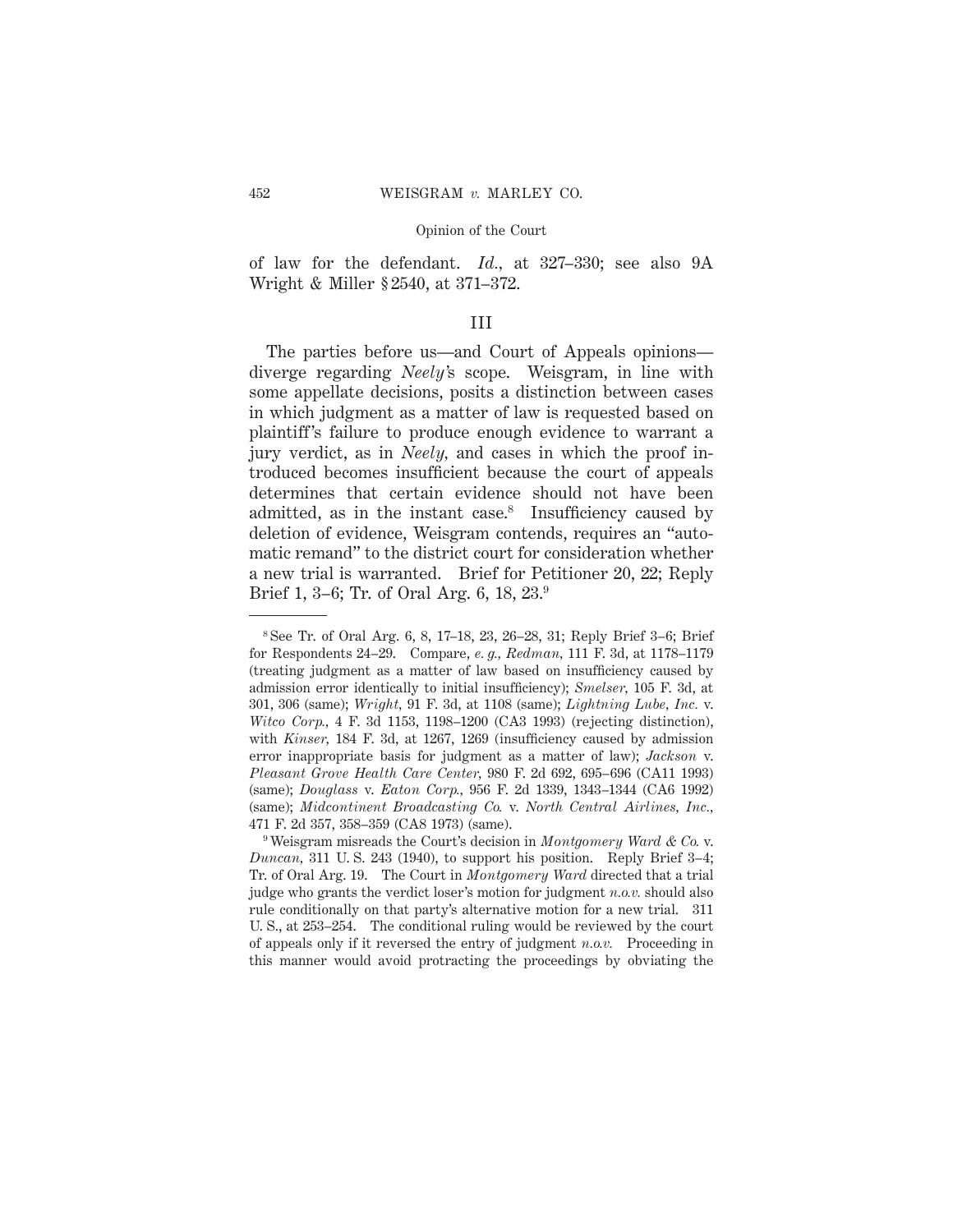Weisgram relies on cases holding that, in fairness to a verdict winner who may have relied on erroneously admitted evidence, courts confronting questions of judgment as a matter of law should rule on the record as it went to the jury, without excising evidence inadmissible under Federal Rule of Evidence 702. See, *e. g., Kinser* v. *Gehl Co.,* 184 F. 3d 1259, 1267, 1269 (CA10 1999); *Schudel* v. *General Electric Co.,* 120 F. 3d 991, 995–996 (CA9 1997); *Jackson* v. *Pleasant Grove Health Care Center,* 980 F. 2d 692, 695–696 (CA11 1993); *Midcontinent Broadcasting,* 471 F. 2d, at 358. But see *Lightning Lube, Inc.* v. *Witco Corp.,* 4 F. 3d 1153, 1198–1200 (CA3 1993). These decisions are of questionable consistency with Rule  $50(a)(1)$ , which states that in ruling on a motion for judgment as a matter of law, the court is to inquire

need for multiple appeals. See *id.,* at 253. Rule 50 was amended in 1963 to codify *Montgomery Ward*'s instruction. See Fed. Rule Civ. Proc.  $50(c)(1)$ .

In the course of its elaboration, the *Montgomery Ward* Court observed that a "motion for judgment cannot be granted unless, as a matter of law, the opponent of the movant failed to make a case." 311 U. S., at 251. In contrast, the Court stated, a new trial motion may invoke the court's discretion, bottomed on such standard new trial grounds as "the verdict is against the weight of the evidence," or "the damages are excessive," or substantial errors were made "in admission or rejection of evidence." *Ibid.;* see also *id.,* at 249.

Many rulings on evidence, of course, do not bear dispositively on the adequacy of the proof to support a verdict. For example, the evidence erroneously admitted or excluded may strengthen or weaken one side's case without being conclusive as to the litigation's outcome. Or, the evidence may abundantly support a jury's verdict, but one or another item may have been unduly prejudicial to the verdict loser and excludable on that account. See Fed. Rule Evid. 403 (relevant evidence "may be excluded if its probative value is substantially outweighed by the danger of unfair prejudice"). Such run-of-the-mine, ordinarily nondispositive, evidentiary rulings, we take it, were the sort contemplated in *Montgomery Ward.* Cf. 311 U. S., at 245–246 (indicating that sufficiency-of-theevidence challenges are properly raised by motion for judgment, while other rulings on evidence may be assigned as grounds for a new trial).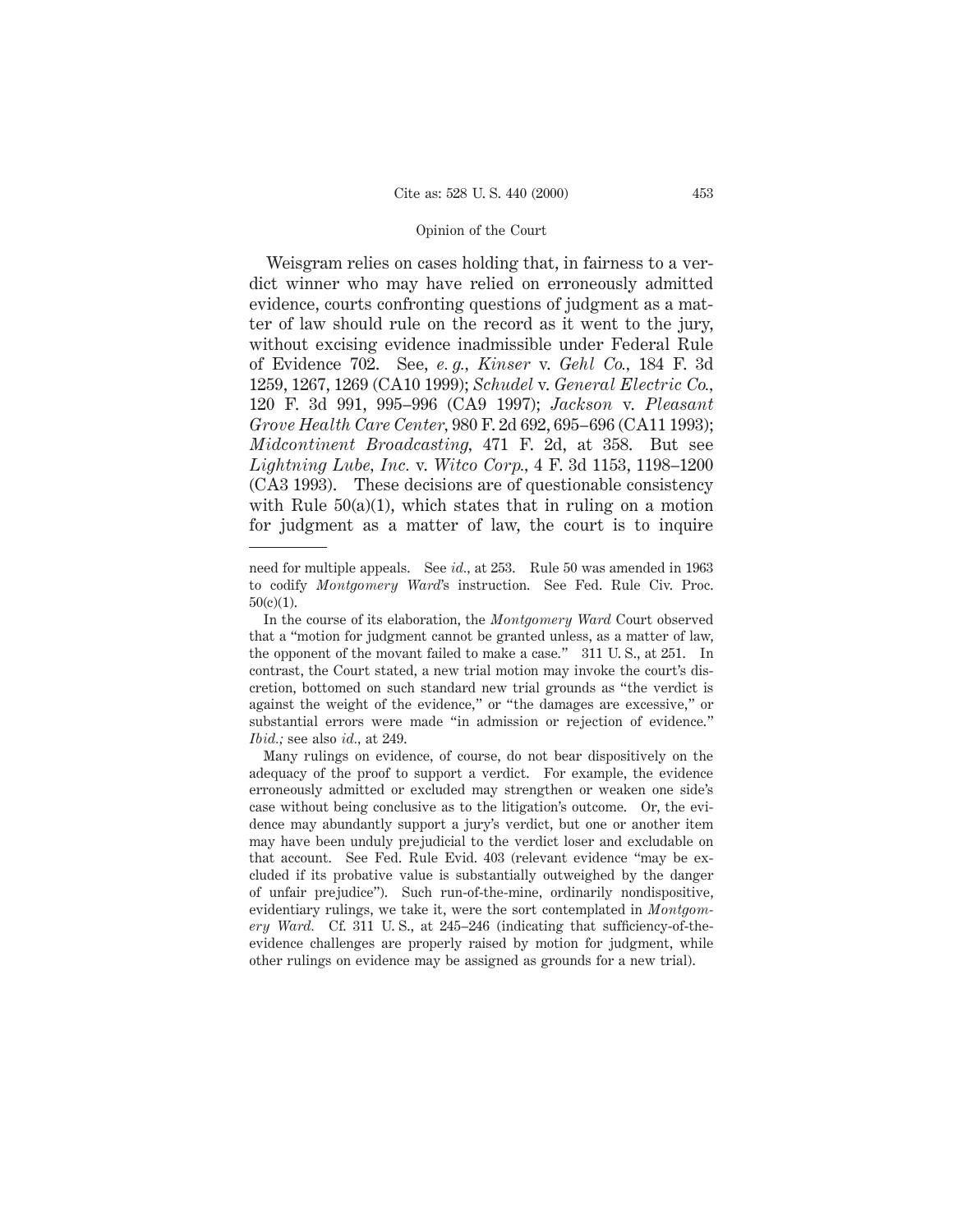whether there is any "legally sufficient evidentiary basis for a reasonable jury to find for [the opponent of the motion]." Inadmissible evidence contributes nothing to a "legally sufficient evidentiary basis." See *Brooke Group Ltd.* v. *Brown & Williamson Tobacco Corp.,* 509 U. S. 209, 242 (1993) ("When an expert opinion is not supported by sufficient facts to validate it in the eyes of the law, or when indisputable record facts contradict or otherwise render the opinion unreasonable, it cannot support a jury's verdict.").10

As *Neely* recognized, appellate rulings on post-trial pleas for judgment as a matter of law call for the exercise of "informed discretion," 386 U. S., at 329, and fairness to the parties is surely key to the exercise of that discretion. But fairness concerns should loom as large when the verdict winner, in the appellate court's judgment, failed to present sufficient evidence as when the appellate court declares inadmissible record evidence essential to the verdict winner's case. In both situations, the party whose verdict is set aside on appeal will have had notice, before the close of evidence, of the alleged evidentiary deficiency. See Fed. Rule Civ. Proc.  $50(a)(2)$  (motion for judgment as a matter of law "shall specify . . . the law and facts on which the moving party is entitled to the judgment"). On appeal, both will have the opportunity to argue in support of the jury's verdict or, alternatively, for a new trial. And if judgment is instructed for

<sup>10</sup> Weisgram additionally urges that the Seventh Amendment prohibits a court of appeals from directing judgment as a matter of law on a record different from the one considered by the jury. Brief for Petitioner 20–22; Reply Brief 6–8. *Neely* made clear that a court of appeals may order entry of judgment as a matter of law on sufficiency-of-the-evidence grounds without violating the Seventh Amendment. 386 U. S., at 321– 322. Entering judgment for the verdict loser when all of the evidence was properly before the jury is scarcely less destructive of the jury's verdict than is entry of such a judgment based on a record made insufficient by the removal of evidence the jury should not have had before it.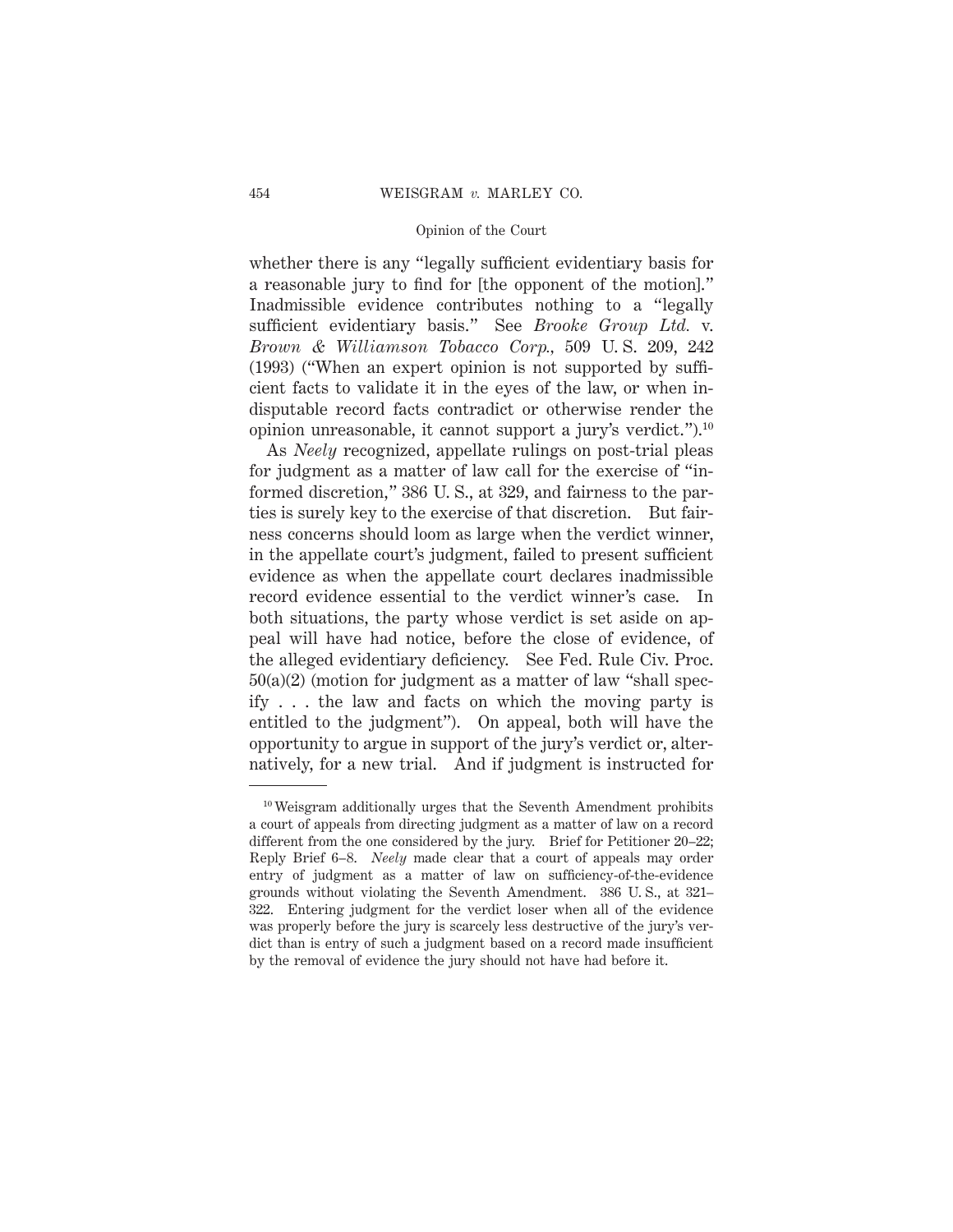the verdict loser, both will have a further chance to urge a new trial in a rehearing petition.<sup>11</sup>

Since *Daubert,* moreover, parties relying on expert evidence have had notice of the exacting standards of reliability such evidence must meet. 509 U. S. 579; see also *Kumho Tire Co.* v. *Carmichael,* 526 U. S. 137 (1999) (rendered shortly after the Eighth Circuit's decision in Weisgram's case); <sup>12</sup> *General Electric Co.* v. *Joiner,* 522 U. S. 136 (1997). It is implausible to suggest, post-*Daubert,* that parties will initially present less than their best expert evidence in the expectation of a second chance should their first try fail. We therefore find unconvincing Weisgram's fears that allowing courts of appeals to direct the entry of judgment for defend-

<sup>12</sup> We note that the decision in *Kumho* is consistent with Eighth Circuit precedent existing at the time of trial in Weisgram's case. See, *e. g., Peitzmeier* v. *Hennessy Industries, Inc.,* 97 F. 3d 293, 297 (CA8 1996).

<sup>11</sup> We recognize that it is awkward for an appellee, who is wholeheartedly urging the correctness of the verdict, to point out, in the alternative, grounds for a new trial. See Kaplan, Amendments of the Federal Rules of Civil Procedure, 1961–1963 (II), 77 Harv. L. Rev. 801, 819 (1964) ("A verdict winner may suffer forensic embarrassment in arguing for a new trial on his own behalf, *faute de mieux,* while seeking to defend his verdict against all attacks by his opponent."). A petition for rehearing in the court of appeals, however, involves no conflicting tugs. We are not persuaded by Weisgram's objection that the 14 days allowed for the filing of a petition for rehearing is insufficient time to formulate compelling grounds for a new trial. Reply Brief 15–16. This time period is longer than the ten days allowed a verdict winner to move for a new trial after a trial court grants judgment as a matter of law. See Fed. Rule Civ. Proc.  $50(c)(2)$ . Nor do we foreclose the possibility that a court of appeals might properly deny a petition for rehearing because it pressed an argument that plainly could have been formulated in a party's brief. See Louis, Post-Verdict Rulings on the Sufficiency of the Evidence: Neely v. Martin K. Eby Construction Co. Revisited, 1975 Wis. L. Rev. 503, 519–520, n. 90 ("[I]t is often difficult to argue that a gap in one's proof can be filled before a court has held that the gap exists . . . ." On the other hand, "the brief or oral argument will suffice... when the area of the alleged evidentiary insufficiency has previously been clearly identified." (citation omitted)).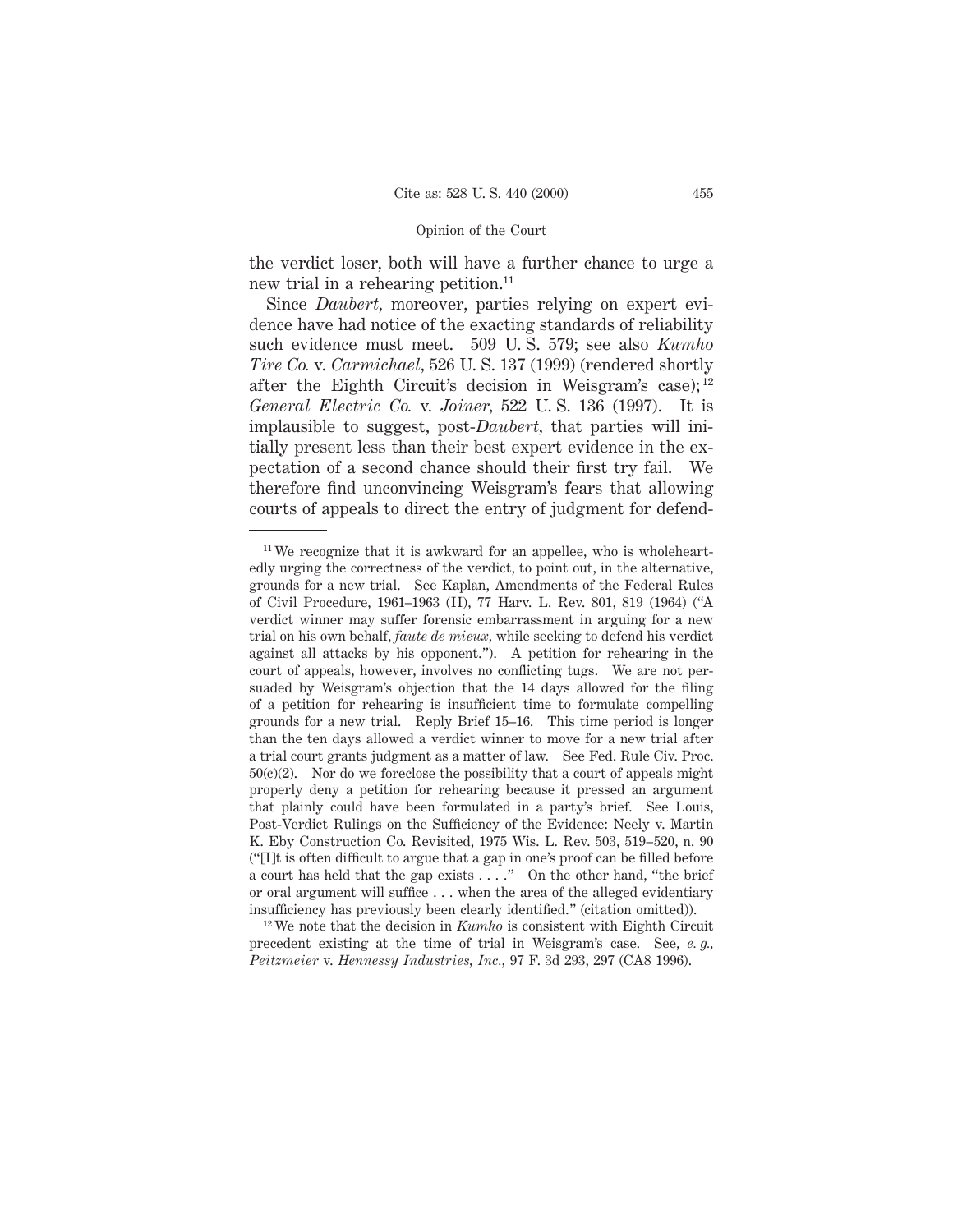ants will punish plaintiffs who could have shored up their cases by other means had they known their expert testimony would be found inadmissible. See Brief for Petitioner 18, 25. In this case, for example, although Weisgram was on notice every step of the way that Marley was challenging his experts, he made no attempt to add or substitute other evidence. See *Lujan* v. *National Wildlife Federation,* 497 U. S. 871, 897 (1990) ("[A] litigant's failure to buttress its position because of confidence in the strength of that position is always indulged in at the litigant's own risk.").

After holding Weisgram's expert testimony inadmissible, the Court of Appeals evaluated the evidence presented at trial, viewing it in the light most favorable to Weisgram, and found the properly admitted evidence insufficient to support the verdict. 169 F. 3d, at 516–517. Weisgram offered no specific grounds for a new trial to the Eighth Circuit.<sup>13</sup> Even in the petition for rehearing, Weisgram argued only that the appellate court had misapplied state law, did not have the authority to direct judgment, and had failed to give adequate deference to the trial court's evidentiary rulings. App. 131–151. The Eighth Circuit concluded that this was "not a close case."  $169$  F. 3d, at 517, n. 2. In these circumstances, the Eighth Circuit did not abuse its discretion by directing entry of judgment for Marley, instead of returning the case to the District Court for further proceedings.

\*\*\*

*Neely* recognized that there are myriad situations in which the determination whether a new trial is in order is best made by the trial judge. 386 U. S., at 325–326. *Neely* held,

<sup>13</sup> Cf. *Neely* v. *Martin K. Eby Constr. Co.,* 386 U. S. 317, 327 (1967) (observing that it would not be clear that litigation should be terminated for evidentiary insufficiency when, for example, the trial court excluded evidence that would have strengthened the verdict winner's case or "itself caused the insufficiency . . . by erroneously [imposing] too high a burden of proof").